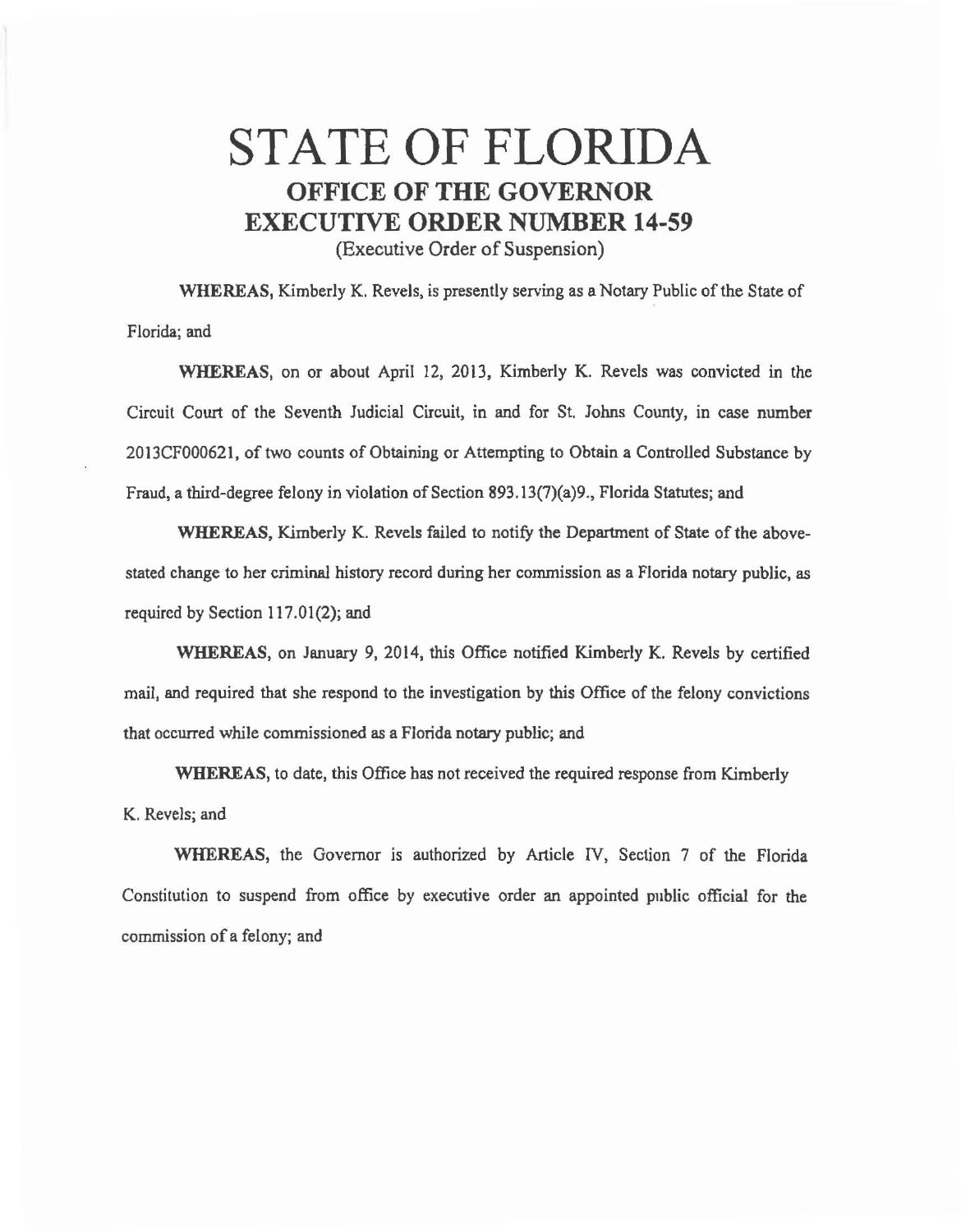WHEREAS, it is in the best interests of the citizens of the State of Florida that Kimberly K. Revels be immediately suspended from the public office, which she now holds, upon the grounds set forth in this Executive Order;

NOW, THEREFORE, I, RICK SCOTI, Governor of Florida, pursuant to Article IV, Section 7 of the Florida Constitution and Section 117.01(4), Florida Statutes, find and state as follows:

- A. Kimberly K. Revels is a duly appointed Notary Public of the State of Florida, pursuant to Section 117.01, Florida Statutes.
- B. Kimberly K. Revels is commissioned as a Florida notary public from May 11, 2011, through May 10, 2015.
- C. Kimberly K. Revels was convicted of felonies in St. Johns County in 2013, while commissioned as a Florida notary public.
- D. Kimberly K. Revels failed to notify the Department of State of the change to her criminal history record following the felony convictions in St. Johns County in 2013, as required by Section 117.01(2), Florida Statutes.
- E. Kimberly K. Revels refused to cooperate or respond to an investigation of notary misconduct by the Executive Office of the Governor, as required by Section 117.01(4)(c), Florida Statutes.

BEING FULLY ADVISED in the premise, and in accordance with the Florida Constitution and the laws of the State of Florida, this Executive Order is issued:

Section 1. Kimberly K. Revels is suspended from the public office which she now holds: Notary Public of the State of Florida.